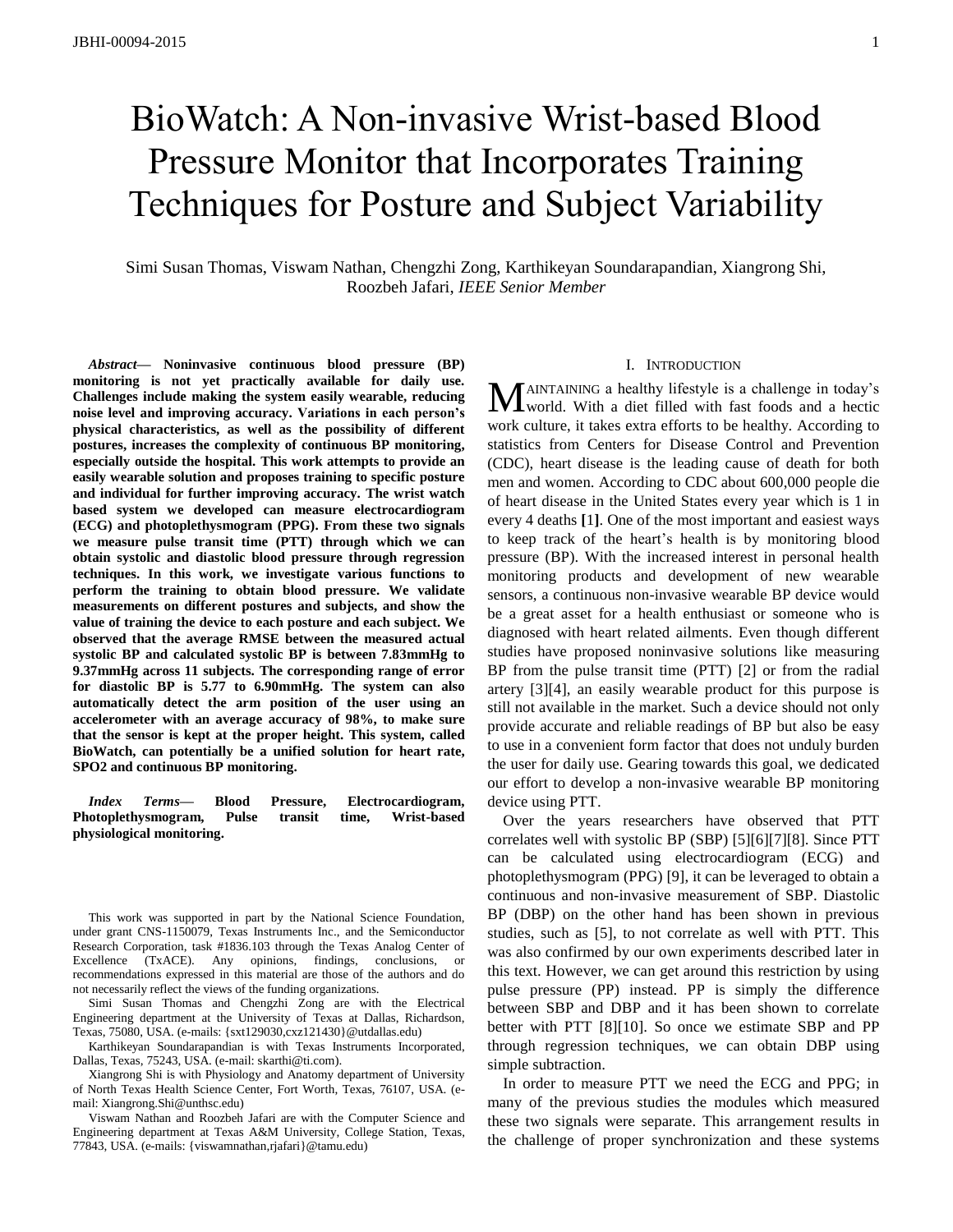were not independently wearable [11][12]. Among the studies which tried to introduce wearable BP measurement devices, the wearable solution in [13] is not convenient enough because of its wired connection extension to the other arm, which will be uncomfortable if worn all day and the study by Kim et al [14] did not provide a clear validation on the measured BP. In this paper, we present BioWatch, a wearable device in the form of a wrist watch that can monitor the user's BP noninvasively. BioWatch can also monitor heart rate using either ECG or PPG and measure blood oxygenation by easily replacing the PPG sensors with a different set. The system uses Bluetooth for wireless transmission which makes BioWatch an easily wearable device. Fig. 1 shows BioWatch worn by a person. The user wears it on the left hand and touches the ECG electrode with the right hand to complete the electrical connection for the ECG.



Fig. 1: Biowatch with two electrodes underneath the watch making contact with the left arm and the top electrode making contact with the right arm via a finger touch.

While this study focuses on the relationship between PTT and BP, it must be noted that there are studies which show that there are other PPG characteristics which also correlate with BP. In [10] it is shown that the RSD (the time ratio of systole to diastole), RtArea (area ratio of systole to diastole), TmBB (time span of PPG cycle) and TmCA (diastolic duration) are also correlated with BP. According to this paper using more than one of these indices will improve the BP estimation. However, the PPG data in the above mentioned work is collected at the fingertip while the PPG collected in our experiments is from the wrist. PPG waveforms acquired from different positions of body can be different in appearance, which in turn can affect the recognition and validity of certain features. Therefore, more extensive analysis is required in order to fully explore the possibilities of using alternate features with a wrist-based PPG. The scope of this manuscript is focused on wearable system design and development of techniques to translate PTT to BP.

The human body is complex and there are many physiological factors, such as physical characteristics of blood vessels, which influence BP and PTT. Some studies show that factors like mood or mental stress [15], race [16] and posture can influence BP or PTT [17][18][19]. The effect of these varies from individual to individual and can change with age or health conditions in each individual. Because of these different and complex factors, coming up with a single solution for accurately calculating BP from PTT is extremely difficult without controlling some of these factors. Calibration is one of the viable methods addressing this issue.

A simple one-point calibration which uses a fixed BP shift to make up the bias of an empirical formula is proposed in [20]. Some other empirical formula based works have investigated adaptive kalman filter (AKF) for continuous calibration [21] and Hilbert-Huang Transformation (HHT) for better PTT generation [22]. Apart from the empirical formula based method, linear regression is also applied to derive the relationship between BP and PTT [23, 24]. However, firstly, there is no clear justification behind the assumption of a linear relationship for PTT-based BP estimation. Secondly, most PTT-BP relationship studies are done while assuming only one posture. Finally, one of the most important reasons for the demand of continuous calibration in empirical formula based methods is the lack of the ability to track the height difference between heart and measurement position.

The main contributions of our work are as follows:

- Multiple closed-form regression relationships between BP and PTT are investigated.
- Analysis of the effects of inter-subject and posture variations on the BP estimation validating the need of training for each individual and each posture.
- Method to detect height difference between the heart and the point of measurement is designed to provide feedback to the user in order to correct the arm position in real time.

### II. BACKGROUND

Every time the heart beats, there is a rush of blood from the heart to all parts of the body. The speed of this movement is directly proportional to the BP. So the time taken for the blood to travel from heart to any specific location in the human body is inversely proportional to BP and this corresponds to the PTT. The speed of this travel corresponds to the pulse wave velocity (PWV). By measuring PTT non-invasively and continuously we can then estimate SBP and DBP.

## *A. Definition of PTT*

PTT can be defined as the time between the ECG 'R peak' and the corresponding maximum inclination in the PPG [9]. This is illustrated in Figure 2, which shows filtered ECG and PPG waveforms from BioWatch. PTT divided by the distance of travel, which is approximately the arm length in our case, gives us the PWV. The PTT measured here also includes the PEP, which is the interval between the onset of the QRS complex in ECG and actual cardiac ejection of the blood from the heart. Ideally, we would have to remove PEP from PTT to get the true PWV.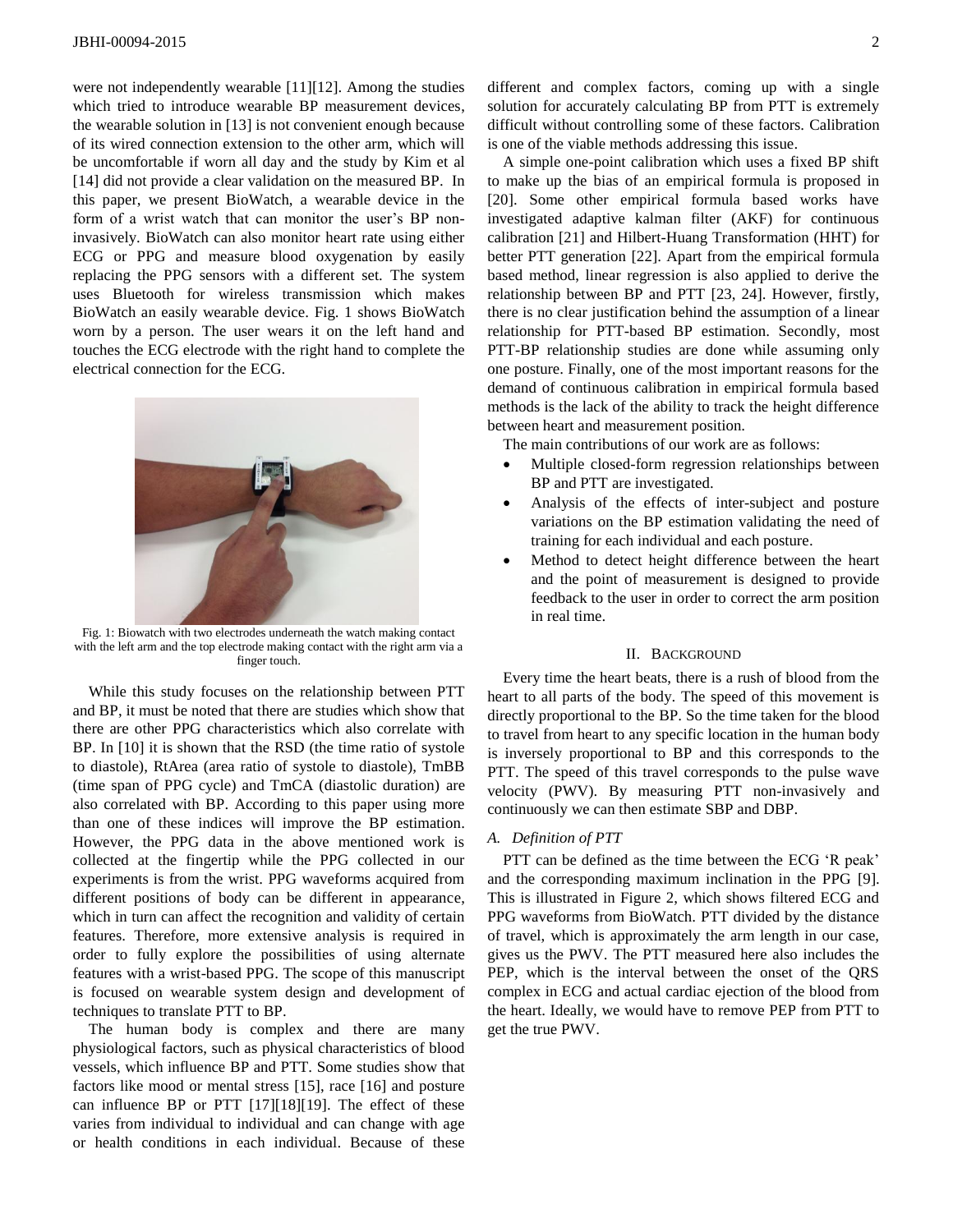

According to [25] PEP varies with different postures. Since our method calibrates and trains the PTT-BP equation to each individual and posture, this should eliminate the effect of PEP on the resulting BP. Keeping this in mind we decided not to take the extra burden to measure PEP separately.

### III. HARDWARE DESCRIPTION

Our first goal was to integrate both ECG and PPG measuring devices into one unit in a wrist watch form factor. The platform used for BioWatch is designed by our lab, the Embedded Signal Processing Lab (ESP), in partnership with Texas Instruments (TI). In an earlier project called Health Hub for TI, we developed a wrist watch based Heart Rate and SPO2 monitor. In that system we used a flat PPG sensor with both IR and Red LEDs. Taking this design as the base we added the ECG circuitry. To get the ECG signal across the heart we need two differential electrodes making contact with the body on opposite sides of the heart. A third bias electrode is also required for this system to bias the signals to within proper operating range for the amplifiers. The positive differential electrode and the bias electrode are placed underneath the watch where they will make contact with the left arm and the negative differential electrode is placed on top so that the user can touch it with the right hand.

BioWatch comes with two analog front ends (AFE): the TI ADS1292 for acquiring ECG signal and the TI AFE4400 for reading PPG. The board also contains a nine-axis (Accelerometer + Gyro + Magnetometer) MEMS inertial sensor (MPU-9150 from InvenSense, Inc), which allows to sense body movements and detect posture. More details of the hardware and its operation are available in our earlier papers [26][27].

#### IV. METHODS

As a first step to validate our hardware we verified the correlation between the measured PTT and SBP, as well as between PTT and PP. We then looked into how SBP and PTT changes for different postures on different individuals. Conclusions from these steps led to the training of PTT to BP equations for each individual and for each posture. This training was done to generate fitted equations for SBP and DBP. The results were analyzed to quantify how much the specific posture and subject training affected the resulting BP calculation. Finally, the accelerometer data available from BioWatch was used to develop arm position detection

techniques.

## *A. Measuring reference BP*

Using a reference device, the Colin Continuous Blood Pressure Monitor CBM-7000, arterial blood pressure (ABP) is measured continuously from the radial artery. More details of this reference device are provided in Section V-A. Fig. 3 shows the beat to beat ABP. In a window of one heartbeat, the peak of the measured signal corresponds to the SBP, whereas the valley corresponds to the DBP. The difference between these corresponds to the PP. We use this to get beat-to-beat reference measurements for BP.



# *B. Translating PTT to BP*

We know PTT is correlated with SBP and PP, and the exact relationship is a function of various factors such as age, height, thickness of blood vessels and so on. Instead of identifying all the factors and coming up with a fixed relationship, we train equations using curve fitting and regression techniques to capture this relationship in a training data set. This method also allows us the flexibility to easily generate different equations for different postures, which we will show to be important.

The PTT from BioWatch is measured along with the ABP from a reference device which gives us the ground truth. PTT can change depending on individual arm lengths but PWV can give a better stable value across different individuals having the same BP and will also help in comparing results across different individuals. So before beginning the curve fitting process, the PTT is first transformed to PWV as defined below:

$$
PWV = \frac{d}{PTT} \tag{1}
$$

Here *d* is the distance from heart to the wrist and is calculated as 50% of the height of the individual [20]. This measure is also supported by studies such as [28] where a high correlation between arm-span and body height is shown.

We attempted five different types of function formats for the fitting function that was to be trained. The equations were of varying complexity and the idea was to compare their performance in capturing the relationship between PWV and SBP (or PP) and see which equation type would provide the optimum balance between complexity and accuracy. One common fitting function is polynomial regression as described below: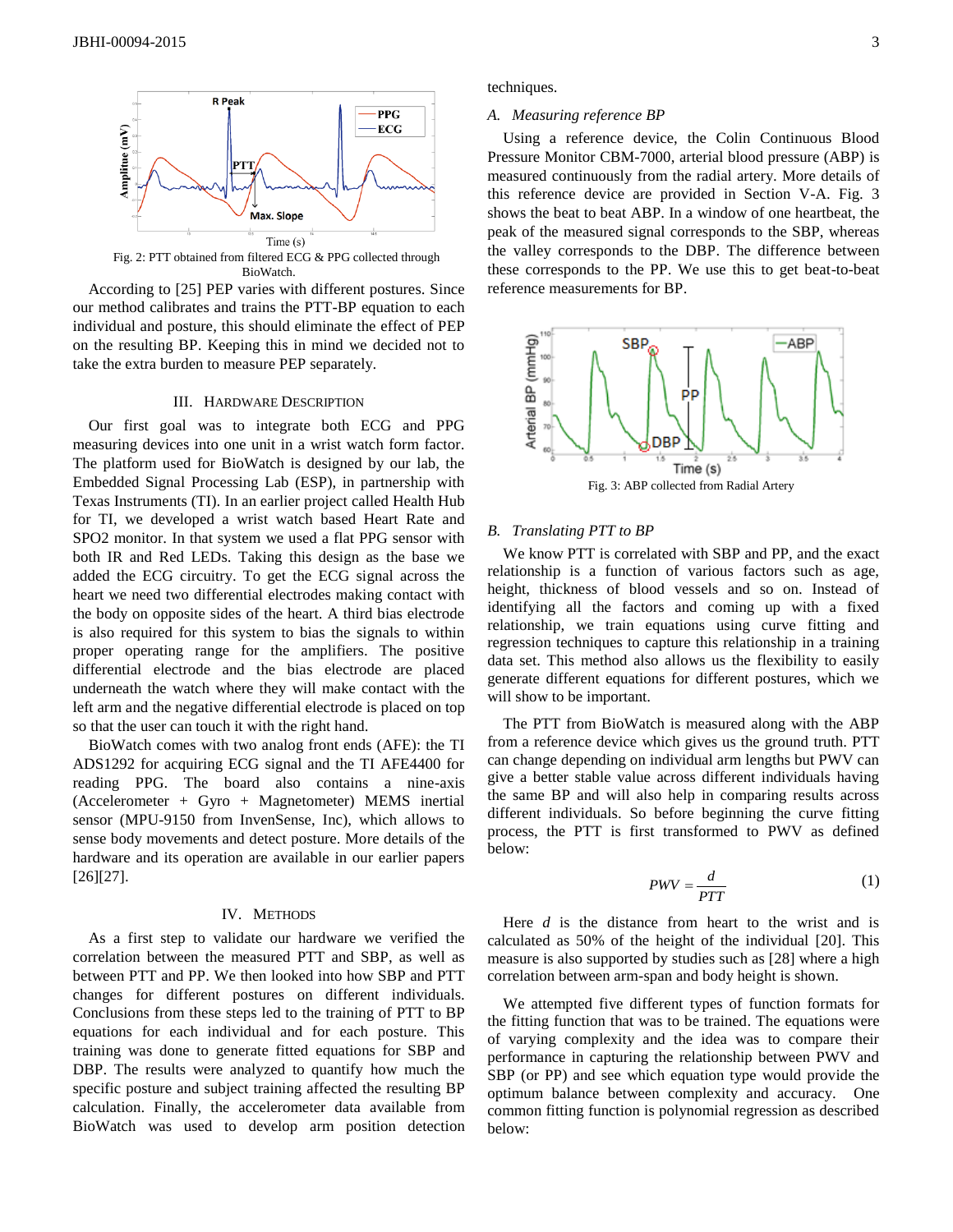$$
y = a_0 + a_1 \times x + a_2 \times x^2 + \dots + a_k \times x^k
$$
 (2)

Here,  $k$  is the order of the fitting function,  $x$  is the PWV and *y* is either the SBP or PP, depending on which reference was used. In this work, we attempted only polynomial equations of orders 1 and 2.

In [9], BP is calculated as 70% of the total pressure drop  $\triangle BP$  in the body, where  $\triangle BP$  is calculated as shown below.

$$
\Delta BP = \frac{1}{2}\rho \frac{d^2}{PTT^2} + \rho gh \tag{3}
$$

Here  $\rho$  is the density of the blood,  $d$  is the distance from heart to the wrist,  $g$  is the gravity of earth and  $h$  is the height difference between the two sites: the heart and the wrist. We trained a generalized equation based on this BP model as defined below:

$$
y = ax^2 + b \tag{4}
$$

where  $x$  is the PWV,  $y$  is the SBP (or PP) measure and *a*,*b* are constants which are determined by the curve fitting process. In addition, we also tested two exponential equation formats. Table I summarizes all the equations used to train the fitting function. Parameters  $a, b \& c$  are determined after the training. Evidently, more complex equations would be able to fit a given training data set better, but there are two factors that would favor opting for a simpler equation. Firstly, the system is expected to be a real-time implementation on a wearable device with a microcontroller, thus restricting its ability to perform complex computations. Secondly, simpler equations would be less susceptible to over-fitting to a particular training data set and proving less effective for the remaining testing data. We also primarily considered polynomial and exponential equations since many previous works like [9] and [20] used similar models.

Table I : Different fitting functions used for training

| <b>Fitting Eq. No:</b> | <b>Equations</b>    |  |  |
|------------------------|---------------------|--|--|
|                        | $y = ax + b$        |  |  |
|                        | $y = ax^2 + bx + c$ |  |  |
|                        | $y = ax^2 + b$      |  |  |
|                        | $y = ax^b + c$      |  |  |
|                        | $y = ae^{bx}$       |  |  |

In order to test and compare the performance of the trained equations, the data set is divided into 10 segments and 9 were used for training. The effectiveness of each equation is tested on the untrained segment. A 10-fold cross validation is done to compute the root mean square error (RMSE) between the calculated SBP and the actual measured SBP as measured by the reference device. The process is also repeated for DBP; the trained estimate of PP is subtracted from the corresponding trained estimate of SBP to get the calculated DBP which is then compared to the reference DBP. This procedure is repeated for all 3 postures on all subjects

# *C. Position Detection*

While measuring the PTT, users are encouraged to keep their arm with BioWatch, across the chest at position C as shown in Fig. 4 and this is the position used for training the equations. Changing this position every time the user measures the BP can lead to less accurate results. Studies show that differences in the height of the sensor position relative to the heart can change the PTT values [29]. We verified this phenomenon using a simple test: we asked one subject to keep the arm in 5 different positions, as shown in Figure 4, and measured the PTT and resulting BP measure for each position. This test was conducted over a span of 2 to 3 minutes and the results detailing the BP variation are shown in Table IX in Section VI-E. After this experiment we heuristically defined a range of ±2cm as the acceptable arm position deviation from the training position for results to remain consistent. A wider range means the BP measurement will be less reliable and a shorter range can make proper positioning of the arm difficult for the user.



Fig. 4: Different arm positions with BioWatch. In this case position C is the position during the training.

We wanted to correlate this range of acceptable arm position with a range of values on the accelerometer. The 3 axis acceleration is captured by the accelerometer on the BioWatch and is sent to the PC during the data collection. Since the BP is measured when the subject is stationary (*e.g.* standing, sitting and supine), the accelerometer only measures the effect of gravity on the three axes. In this work, the accelerometer orientation and position are assumed to be fixed as the user is expected to wear the watch in a relatively similar fashion each time. This meant that arm position changes along the plane as shown in Figure 4 were captured best by the yaxis readings of the accelerometer, denoted as  $g_y$ , and this is effectively the projection of gravity along the y-axis. To define the acceptable  $g<sub>y</sub>$  range we used the lower arm length (defined as the length from the elbow to the wrist where the subject has worn the BioWatch),  $g_y$  value during training, the gravity of earth *g* and the previously defined range of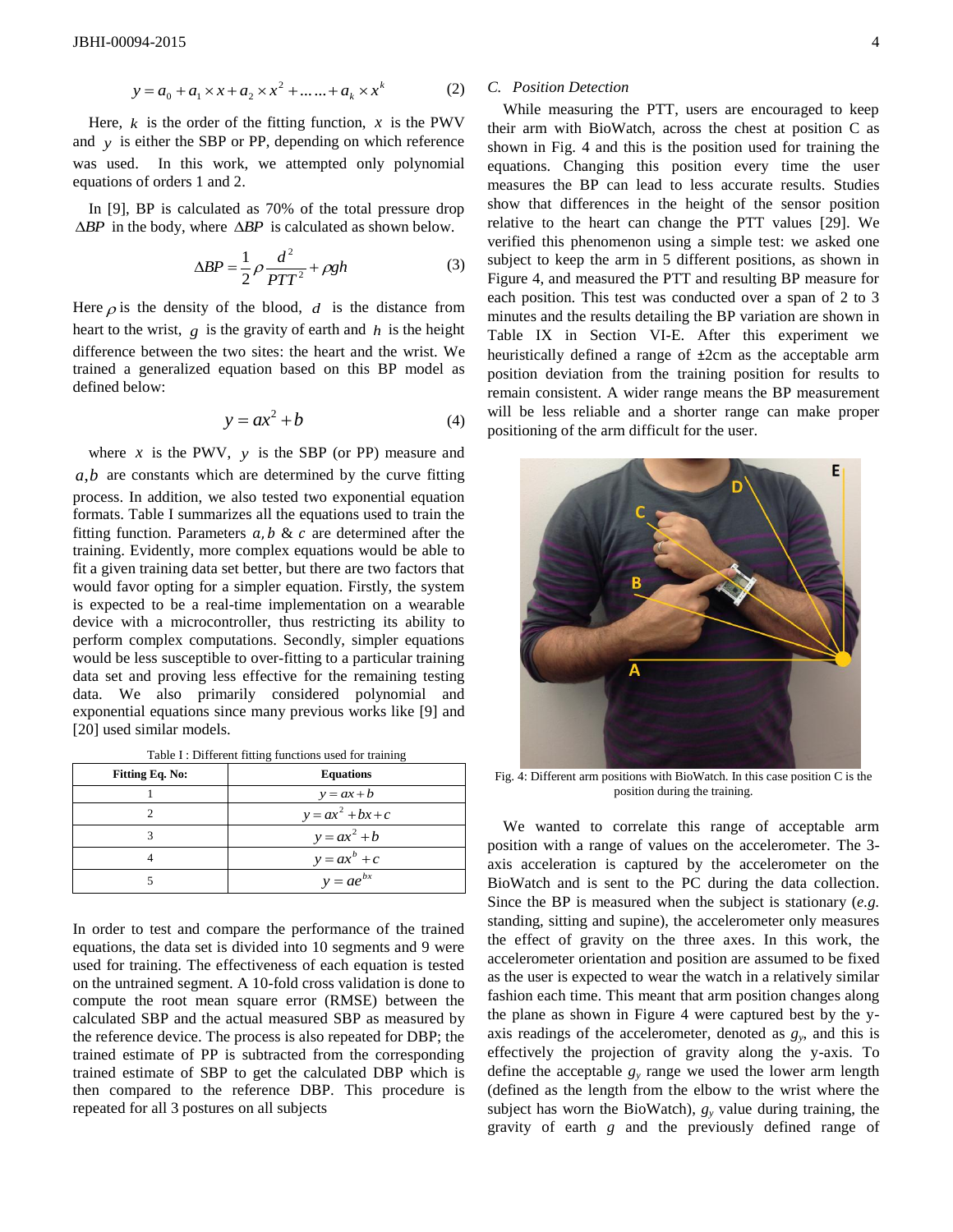acceptable sensor height change (±2cm). In Fig. 5, CA is the arm position during training, CF is the upper limit of the arm position and CD is the lower limit. In other words, arcs FA and AD are 2cm long in our case.



Fig. 5: Measuring *g<sup>y</sup>* range

We can then see that:

$$
\theta = \arccos\left(\frac{g_y}{g}\right) \tag{5}
$$

where  $\theta$  is the angle made by the arm to the axis of gravity. The angle  $\phi$  corresponding to each arc of 2cm is computed as follows:

$$
\phi = \frac{AF \times 360}{2\pi \times AC} \tag{6}
$$

It is then trivial to obtain all the other relevant angles. Finally the upper  $g<sub>y</sub>$  limit can be computed as follows:

$$
g_y = g \times \cos \theta' \tag{7}
$$

Here  $g_y$  is the projection of gravity on the y-axis when the arm is placed at the upper limit of the sensor height change and  $\theta$  is the corresponding angle made by the arm to the axis of gravity. Similarly the lower limit of  $g<sub>y</sub>$  is also computed. Here we assume that the position of the elbow is relatively fixed.

Using this method we find the acceptable range of  $g_y$  for each individual during the training phase. This range can then be used to indicate to the user whether they are placing their arm properly during the BP measurement. The application can indicate to the user whether they should move their arm up or down to bring it to the proper position. It must be clarified that the current system is limited to detecting this particular movement of the arm up and down across the chest; we assume that the arm is still close to the chest and the elbow remains in the same position.

We also further looked into our device to see how accurately it can classify the arm position using y-axis accelerometer data. In a separate more comprehensive test, readings for  $g_y$  were taken in several different arm positions and a *k*-nearest neighbor (*k*-NN) classifier was used to classify each *g<sup>y</sup>* value to one of about 16 different arm positions. To be sure, k-NN classifier is used merely to validate our accelerometer's accuracy in the absence of a golden standard. The classifier is not used as part of the angle or gravity measurements and is not part of the usual signal processing flow of BioWatch. The experimental protocol is explained in detail in Section V-C while the accuracy of the classifier is reported in Section VI-E.

## V. EXPERIMENTAL SETUP

The experiments for gathering PTT and BP data were conducted at the University of North Texas Health Science Center. A total of 11 healthy subjects participated in the experiment and written consent was obtained from all of them. The protocol and consent were approved by the IRB at the UNT Health Science Center. The tests for position detection were conducted at The University of Texas at Dallas with a total of 4 subjects participating in it. The protocol and consent were approved by the IRB at The University of Texas at Dallas.

# *A. Measurement Procedure for PTT-BP study*

For measuring the PTT and the reference BP we needed to use both hands of the subject. BioWatch was worn on the left wrist to collect both ECG and PPG. With the help of a trained technician we used the Colin Continuous Blood Pressure Monitor, CBM-7000 as the reference device for ABP. It collects beat-to-beat ABP from the radial artery using the right arm and the right wrist. This device is itself calibrated to a standard BP cuff at the beginning of each measurement cycle and then continues to collect indirect ABP from the wrist using its wrist-worn module. The ABP recorded is sent to the PC through BIOPAC MP150, which also records another ECG signal from the subject simultaneously. This ECG is taken across the heart and is also used to align the data from both BioWatch and reference device. To control the height of the sensor and keep it consistent, we decided to keep all the measurements at chest level. Since in this experiment the right arm was used to collect the ABP, we used a wire connecting from the top ECG electrode to the right hand to complete the electrical connection for ECG on the BioWatch.

### *B. Protocol for PTT-BP study*

Once the subject is ready for data collection he/she is asked to assume the standing position for the first set of data collection. Our aim was to make sure that the BP is accurately measured during normal conditions as well as during periods of fluctuation of BP. Keeping this in mind, we added the Valsalva maneuver to the experimental protocol [30]. This helps in bringing sharp changes in BP for a brief amount of time. The Valsalva maneuver required the subject to exhale against the closed airway after the maximal inhalation (at the maximal lung volume) to induce the required change. The subject is at rest during the first 4 minutes of the data collection. This gives us enough time to get the PTT and BP measurements dusing normal conditions. After that, the Valsalva maneuver was performed 5 times. A 45 seconds to 1 min gap is maintained between each one. The total time taken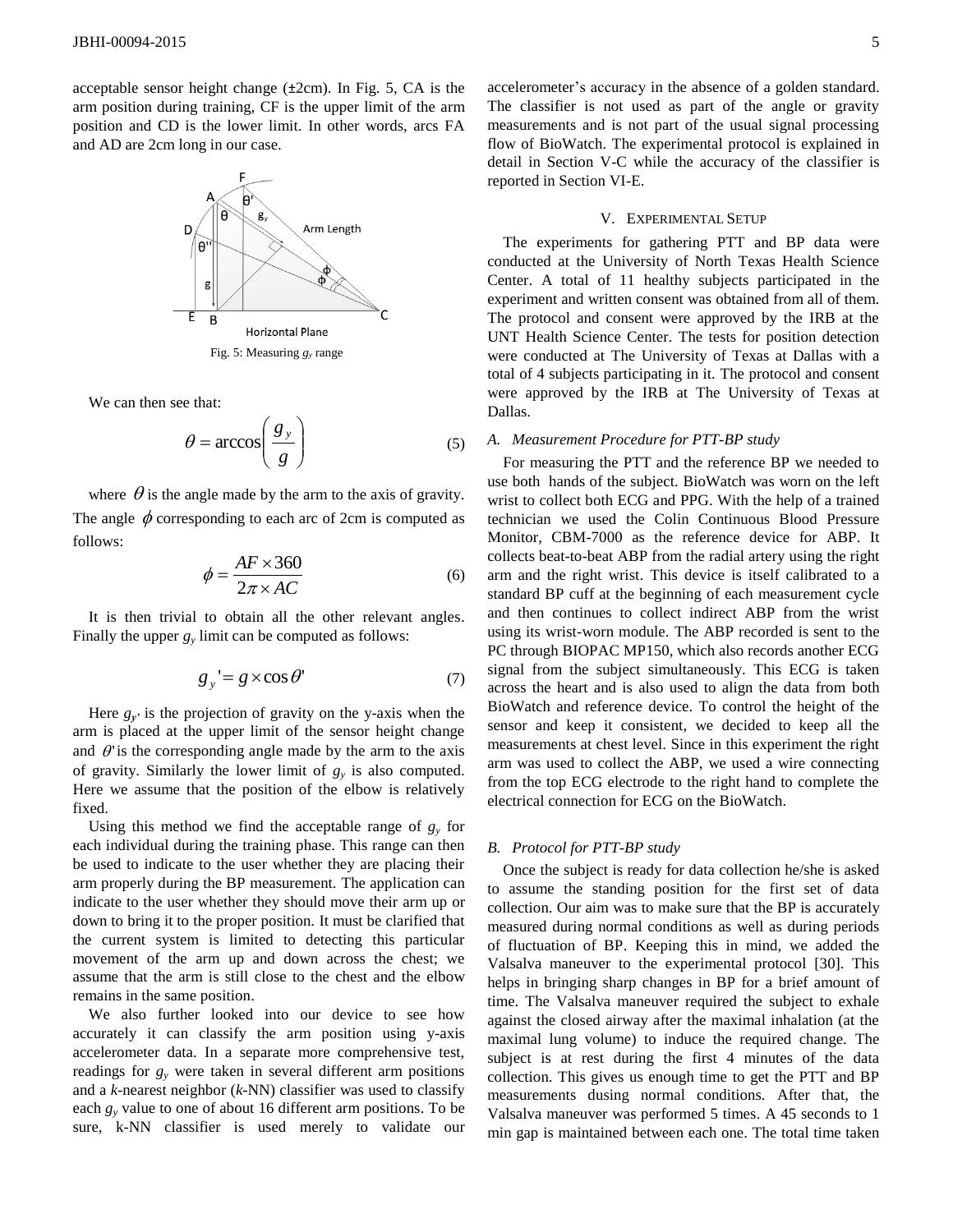for data collection for one posture for each subject is around 10 to 12 minutes. This same procedure is repeated in sitting position and supine position. The collected data was imported to MATLAB for further processing. The reference SBP and DBP are also obtained from the ABP device. With the help of the two ECG signals from both BioWatch and the reference device, the data can be aligned. The data is visually checked and any data segments with motion artifacts are removed for accurate PTT calculation. Using the calculated PTT and the reference SBP and PP, we trained a PTT-SBP and PTT-PP equations. For validation we found the RMSE between the calculated BP and the real measured BP on an untrained data segment. Fig. 7 shows the PTT and SBP measured simultaneously during the Valsalva maneuver and the results are reported in Section VI.

# *C. Protocol used for development of arm position classifier*

For this test we used 3 test subjects. We noted their arm length, initial arm position, position A in Fig. 6, which is used for training and the corresponding y-axis measurement *g<sup>y</sup>* . Using these measurements the allowable  $g_y$  range is calculated using the methods described in Section IV-C. The subject is asked to keep his/her arm in different positions 2cm apart. Measurements in each position were repeated five times and the corresponding  $g_y$  values were noted. A total of 15 to 17 positions are used for test, as indicated by the circles in Fig. 6 where every two circles are 2cm apart. Using *k*-NN algorithm and leave-one-out cross validation (LOOCV) we further use this data to see how well the device can classify among these positions. We used 4 out of the 5 values in each position as the training set and the left out value from each position is tested and classified using the *k*-NN algorithm and this is repeated for each of the 5 values as per LOOCV.



Fig. 6: Different positions used for arm position detection test

# VI. DISCUSSION AND RESULTS

#### *A. Correlation between PTT and BP*

As expected we observed a negative correlation between PTT and SBP. The highest negative Pearson correlation coefficient we observed was 0.88 and the lowest negative correlation coefficient was 0.25. Taking average across the 11

subjects the observed negative correlation coefficients were 0.64, 0.55 and 0.74 for supine, sitting and standing postures respectively. The fact that the correlations were different for each subject and posture shows that any calibration or algorithm developed to calculate BP from PTT needs to take into consideration both the posture and the individual. Fig. 7 shows how PTT varies as SBP varies for one of the individuals during the Valsalva maneuver. We also found that the average correlation coefficient between PTT and reference DBP was as low as  $0.38\pm0.21$  confirming the findings from previous studies. The correlation coefficient between PTT and PP on the other hand was  $0.65\pm0.17$ , thus making it a good proxy to train and use to estimate DBP.



## *B. Change in PTT and SBP during posture changes*

Table II shows the mean systolic BP from the reference device and mean PTT collected during each posture for each individual. Each value is the average of the continuous SBP and PTT collected during the entire time segment for each posture. Table II shows how both SBP and PTT changes differently across different individuals. For example, in the sitting posture, Subject 1 and Subject 3 have the same SBP but their PTTs differ by 35ms. Moreover, when the posture changes from sitting to standing, SBP increases in the case of Subject 1 but decreases in the case of Subject 3. The PTT however decreases for both subjects. Finally, Fig. 8 shows the scatter plot of BP and PTT for a single individual for 3 different postures and we can see there are significant differences. These observations indicate that a PTT-SBP equation trained for one posture/subject will not hold true for another. This notion will be further analyzed and quantified in Section VI-D.

| Table II: Average Systolic BP collected from individuals and their |  |
|--------------------------------------------------------------------|--|
| corresponding measured Average Pulse Transit Time.                 |  |

|                | Systolic BP (mmHg) and Pulse Transit Time (ms) |               |            |                |            |                 |  |
|----------------|------------------------------------------------|---------------|------------|----------------|------------|-----------------|--|
| <b>Subject</b> |                                                | <b>Supine</b> |            | <b>Sitting</b> |            | <b>Standing</b> |  |
| No             | SBP                                            | <b>PTT</b>    | <b>SBP</b> | <b>PTT</b>     | <b>SBP</b> | <b>PTT</b>      |  |
| 1              | 105                                            | 256           | 118        | 293            | 133        | 271             |  |
| $\mathbf{2}$   | 96                                             | 270           | 107        | 262            | 112        | 256             |  |
| 3              | 105                                            | 221           | 118        | 224            | 81         | 222             |  |
| 4              | 93                                             | 292           | 104        | 291            | 103        | 300             |  |
| 5              | 129                                            | 264           | 113        | 253            | 110        | 276             |  |
| 6              | 111                                            | 267           | 95         | 277            | 107        | 259             |  |
| 7              | 108                                            | 277           | 97         | 289            | 110        | 281             |  |
| 8              | 112                                            | 236           | 113        | 245            | 128        | 245             |  |
| 9              | 150                                            | 248           | 113        | 270            | 104        | 279             |  |
| 10             | 102                                            | 272           | 110        | 249            | 98         | 255             |  |
| 11             | 124                                            | 279           | 118        | 277            | 115        | 274             |  |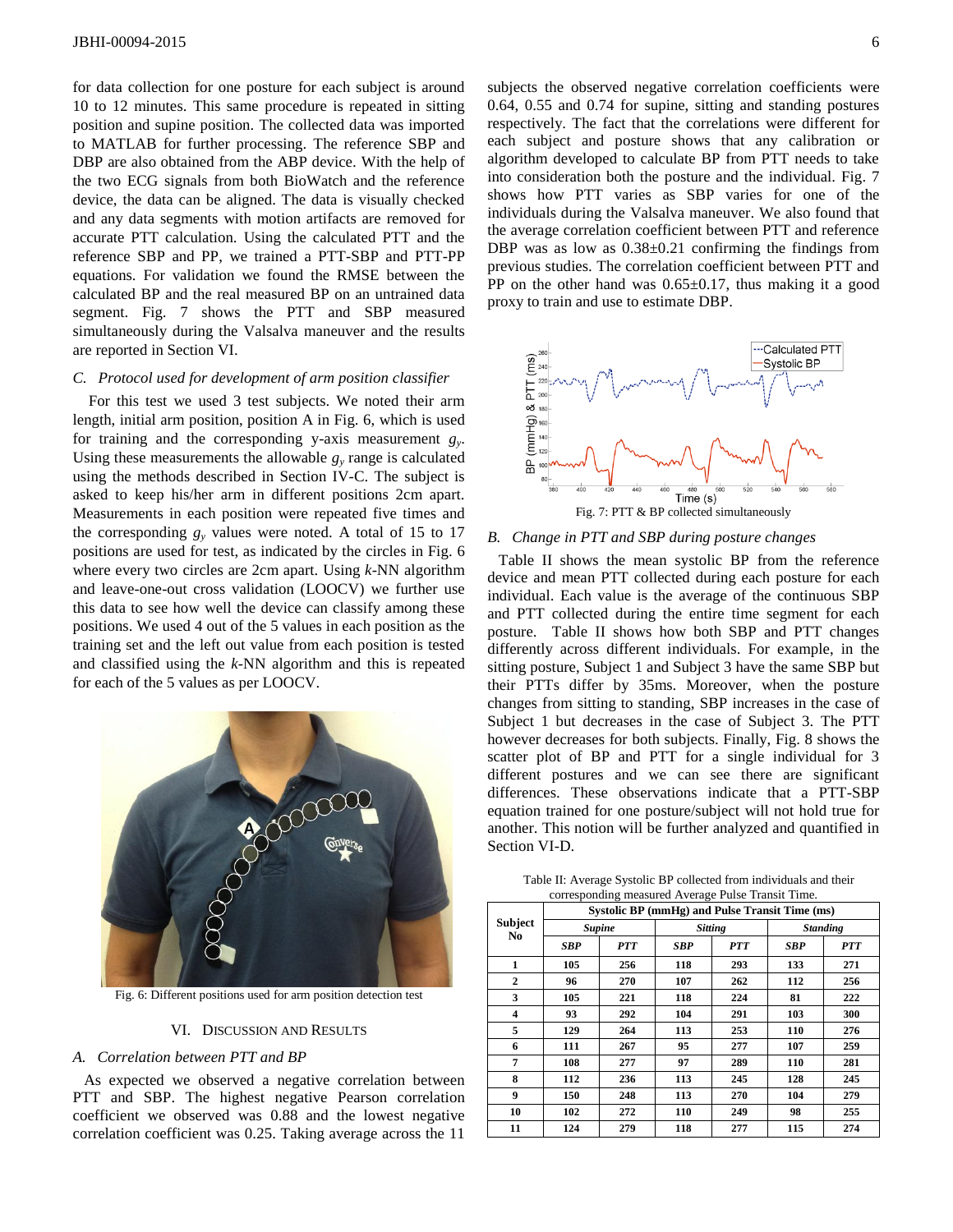

Fig. 8: Scatter plot of PTT & BP collected from the same subject during Supine, Sitting and Standing postures.

#### *C. Root Mean Square Error*

For each subject, we trained the PTT-SBP equation on data from each posture and calculated the SBP using this equation. Similarly, we trained PTT-PP equations and computed DBP using the calculated SBP and PP. The RMSE between the calculated BP from BioWatch and the actual measured BP from the reference device was computed on the untrained segments for each of the postures. These results are then averaged across all subjects for each of the fitting functions as shown in Tables III and IV for SBP and DBP respectively. We observed low average RMSEs across all postures ranging between 7.83mmHg to 9.37mmHg for SBP and between 5.77mmHg and 6.90mmHg for DBP. The maximal RMSE over all subjects and postures is 14.27mmHg and 9.68mmHg for SBP and DBP, respectively. The 95% confidence intervals for the RMSE for both SBP and DBP are shown in Tables V and VI. These results validate the feasibility of PTT-based BP measurement on a wrist-based device. Fig. 9 shows the fitted systolic BP and the measured systolic BP during the Valsalva maneuver for one of the subjects. Similarly, Fig. 10 shows the fitted and measured DBP during the Valsalva maneuver for a subject.

In general, the DBP estimates were better, both in terms of average RMSE as well as the tightness of the confidence interval. Moreover, the 'standing' position resulted in relatively poorer performance compared to the other postures.

Table III: RMSE between calculated SBP and measured SBP

| <b>Fitting</b>   | <b>RMSE</b> for Different Postures in mmHg (mean $\pm$ std) |                |                 |  |  |  |
|------------------|-------------------------------------------------------------|----------------|-----------------|--|--|--|
| <b>Function:</b> | <b>Supine</b>                                               | <b>Sitting</b> | <b>Standing</b> |  |  |  |
|                  | $7.90 + 1.60$                                               | $8.88 + 2.30$  | $9.36 + 2.06$   |  |  |  |
| 2                | $7.86 + 1.64$                                               | $8.86 + 2.39$  | $9.14 + 2.19$   |  |  |  |
| 3                | $7.92 + 1.64$                                               | $8.90 + 2.30$  | $9.35 + 2.03$   |  |  |  |
| 4                | $7.83 + 1.64$                                               | $8.80 + 2.42$  | $9.06 + 2.21$   |  |  |  |
|                  | $7.95 + 1.65$                                               | $8.90 + 2.30$  | $9.37 + 2.07$   |  |  |  |

| Table IV: RMSE between calculated DBP and measured DBP |  |  |
|--------------------------------------------------------|--|--|
|--------------------------------------------------------|--|--|

| <b>Fitting</b>   | <b>RMSE</b> for Different Postures in $mmHg$ (mean $\pm std$ ) |                |                 |  |  |
|------------------|----------------------------------------------------------------|----------------|-----------------|--|--|
| <b>Function:</b> | <b>Supine</b>                                                  | <b>Sitting</b> | <b>Standing</b> |  |  |
|                  | $5.88 + 1.62$                                                  | $5.97 + 1.15$  | $6.90 + 2.02$   |  |  |
| $\mathbf{2}$     | $5.77 + 1.71$                                                  | $5.97 + 1.28$  | $6.68 + 1.95$   |  |  |
| 3                | $5.86 + 1.64$                                                  | $5.96 + 1.17$  | $6.87 + 1.99$   |  |  |
| 4                | $5.78 + 1.66$                                                  | $6.09 + 1.22$  | $6.72 + 1.95$   |  |  |
|                  | $5.86 + 1.63$                                                  | $5.97 + 1.18$  | $6.89 + 2.02$   |  |  |

Table V: 95% confidence intervals for RMSE of SBP estimates

| <b>Fitting</b>   | 95% confidence intervals for different postures in mmHg |                     |                     |  |  |
|------------------|---------------------------------------------------------|---------------------|---------------------|--|--|
| <b>Function:</b> | <b>Supine</b>                                           | <b>Sitting</b>      | <b>Standing</b>     |  |  |
|                  | $[-16.837, 16.971]$                                     | $[-19.240, 19.410]$ | $[-20.045, 20.214]$ |  |  |
| 2                | $[-16.760, 16.749]$                                     | $[-19.284, 19.416]$ | $[-19.691, 19.836]$ |  |  |
| 3                | $[-16.908, 16.933]$                                     | $[-19.292, 19.454]$ | $[-19.995, 20.154]$ |  |  |
| 4                | $[-17.232, 17.496]$                                     | $[-20.555, 21.208]$ | $[-20.546, 21.020]$ |  |  |
| 5                | $[-18.137, 17.815]$                                     | $[-19.749, 19.675]$ | $[-22.917, 22.410]$ |  |  |

Table VI: 95% confidence intervals for RMSE of DBP estimates

| <b>Fitting</b>   | 95% confidence intervals for different postures in mmHg |                     |                       |  |  |
|------------------|---------------------------------------------------------|---------------------|-----------------------|--|--|
| <b>Function:</b> | <b>Supine</b>                                           | <b>Standing</b>     |                       |  |  |
|                  | $[-13.120, 13.133]$                                     | $[-13.003, 13.142]$ | $[-15.340, 15.408]$   |  |  |
|                  | $[-12.938, 12.936]$                                     | $[-13.112, 13.169]$ | $[-15.148, 15.199]$   |  |  |
| 3                | $[-13.102, 13.112]$                                     | $[-12.997, 13.133]$ | $[-15.303, 15.371]$   |  |  |
|                  | $[-13.626, 13.939]$                                     | $[-14.705, 15.355]$ | $[-17.248, 18.330]$   |  |  |
| 5                | $[-13.312, 13.234]$                                     | $[-13.376, 13.517]$ | $[-15, 415, 15, 551]$ |  |  |



Fig. 10: Fitted BP & corresponding diastolic BP

If we consider the results across different fitting equations we do not find any large variations in performance between the equations. This means that in eventual deployment and online processing on a microcontroller, a simple equation might suffice. Fig. 11 shows the plot of PWV against the actual systolic BP and the fitted BP from the 5 fitting equations on one subject. The results are largely similar for DBP as well.



In [31], authors conclude that calibration that accounts for a variety of possible BP points is important for the overall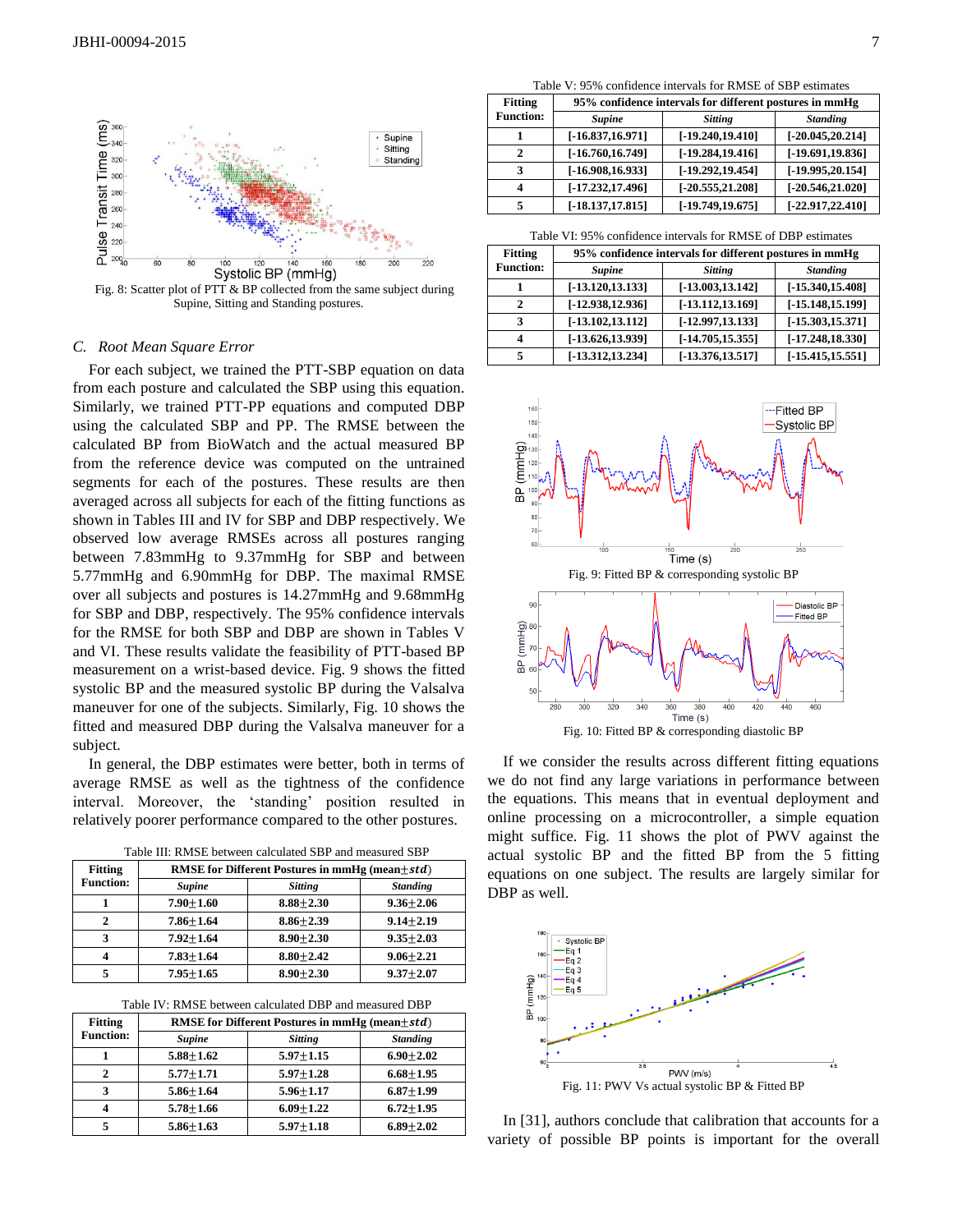accuracy of the device. Accordingly, the PTT equations developed in this work is calibrated across a wide range of BP variations. The average SBP change during the Valsalva maneuver across all subjects is 90mmHg. Consequently, the methods described here can be expected to provide more accurate results under varying conditions.

# *D. Individual Specific and Posture Specific Training*

Apart from the method, shown in Section VI-C, for generating Tables III and IV, we also generated Tables VII & VIII to test the importance of training the equation to specific postures and individuals. The equations were first trained using data from all the postures of the same subject. This equation is tested on the untrained segment of the data on each posture of the same induvidual. The RMSEs calculated using this method and their percentage increase from the Table III SBP results are shown in Table VII. The increase in RMSE shows that a posture specific training always yields better results than training without regard to posture.

We also wanted to evaluate the results when training the equation on the same posture across all subjects. This equation is then tested on the untrained data from the same posture of each individual. The results in Table VIII again show a significant increase in the RMSE. This led to the conclusion that not only posture-specific, but also individual-specific training significantly improves the performance of the system.

Table VII: RMSE from equation trained on all postures and percentage increase on RMSE when compared to posture specific trained BP

|                 | Percentage increase on RMSE in mmHg |                           |                |                           |                 |                  |
|-----------------|-------------------------------------|---------------------------|----------------|---------------------------|-----------------|------------------|
| <b>Fitting</b>  | <b>Supine</b>                       |                           | <b>Sitting</b> |                           | <b>Standing</b> |                  |
| <b>Function</b> | <b>RMSE</b>                         | $\frac{9}{6}$<br>increase | <b>RMSE</b>    | $\frac{9}{6}$<br>increase | <b>RMSE</b>     | $\%$<br>increase |
|                 | 12.30                               | 55.51%                    | 10.68          | 20.17%                    | 12.13           | 29.58%           |
| $\mathbf{2}$    | 12.11                               | 54.03%                    | 10.78          | 21.57%                    | 12.01           | 31.37%           |
| 3               | 12.33                               | 55.63%                    | 10.68          | 20.06%                    | 12.09           | 29.38%           |
| 4               | 12.10                               | 54.57%                    | 10.78          | 22.48%                    | 12.02           | 32.58%           |
| 5               | 12.38                               | 55.76%                    | 10.65          | 19.63%                    | 12.07           | 28.75%           |

Table VIII: RMSE from equation trained on all subjects and percentage increase on RMSE when compared to subject specific trained BP

|                 | Percentage increase on RMSE in mmHg |                           |                |                           |                 |                           |
|-----------------|-------------------------------------|---------------------------|----------------|---------------------------|-----------------|---------------------------|
| <b>Fitting</b>  | <b>Supine</b>                       |                           | <b>Sitting</b> |                           | <b>Standing</b> |                           |
| <b>Function</b> | <b>RMSE</b>                         | $\frac{9}{6}$<br>increase | <b>RMSE</b>    | $\frac{9}{6}$<br>increase | <b>RMSE</b>     | $\frac{9}{6}$<br>increase |
|                 | 14.58                               | 84.44%                    | 11.14          | 25.37%                    | 16.81           | 79.56%                    |
| $\mathbf{2}$    | 14.56                               | 85.18%                    | 11.15          | 25.77%                    | 16.69           | 82.60%                    |
| 3               | 14.64                               | 84.71%                    | 11.14          | 25.14%                    | 16.86           | 80.37%                    |
| 4               | 14.51                               | 85.22%                    | 11.15          | 26.64%                    | 16.62           | 83.35%                    |
| 5               | 14.65                               | 84.35%                    | 11.13          | 25.04%                    | 16.84           | 79.61%                    |

## *E. Position Detection Accuracy*

Table IX shows the value of PTT, SBP and *g<sup>y</sup>* measured on one individual for the different arm positions defined in Figure 4. This test was done to confirm the effects of arm position changes on the PTT. Here the SBP is calculated from the measured PTT. The table shows that the PTT and BP changes significantly with different arm positions. About 15% change in SBP can be noted from position E to position A. A simple position detection of the arm can ensure that the accuracy is maximized.

| Arm               | $g_{v}$ , PTT and SBP values for different arm positions |            |              |  |  |
|-------------------|----------------------------------------------------------|------------|--------------|--|--|
| <b>Positions:</b> | y-axis $(g_v)$                                           | $PTT$ (mS) | $SBP$ (mmHg) |  |  |
| А                 |                                                          | 266        | 115          |  |  |
| B                 | 0.25                                                     | 273        | 110          |  |  |
| C                 | 0.58                                                     | 279        | 105          |  |  |
|                   | 0.7                                                      | 282        | 103          |  |  |
|                   | 0.955                                                    | 286        | 100          |  |  |

The  $g_y$  value shown in position C in Fig. 4 is considered to be the proper position of the arm. This value will differ slightly between individuals since the arm length and other body characteristics of each individual can be different. During the training phase for each individual this  $g_y$  value is recorded and the acceptable range of  $g_y$  is calculated (as explained in Section IV-C) to indicate proper arm position for any future readings. The GUI displaying the measured BP can then indicate whether the user has placed the arm in the proper position that was used for training by simply monitoring the *g<sup>y</sup>* value of the accelerometer and ensuring it is in the correct range.

To test the effectiveness of this arm position detection based on  $g_y$  measurements, we tested the accuracy of the  $k$ -NN classifier defined previously in Section V-C. The value of *k* is set to be the total number of positions tested for each subject, which varied from 15 to 17. Any time there is a tie between two or more sets of neighbors belonging to different classes, we choose the class with the set of neighbors that has the lowest cumulative distance to the tested input. When evaluating the ability to classify within ±2cm of the actual position, the accuracy of the classifier was 98%.

The arm position detection described in Section IV-C can be used for both sitting and standing postures. Currently this technique cannot be used for the supine posture since the effect of gravity on all three axes during arm movement remains the same and more sophisticated signal processing would be required. For arm position detection, the current implementation is just an initial foray to deal with certain arm position changes. Further improvement is also desirable by developing algorithms such that the PTT/PWV- BP equation adjusts itself with the change in the arm position. Such extensive techniques was not in the current scope of the manuscript but will be investigated in the future.

#### VII. CONCLUSION

In this paper, we presented a wrist-based platform for continuous BP monitoring. The device measures PTT which is then converted to BP using appropriate fitting functions. We observed that PTT and BP values change significantly across different postures and different individuals. We proposed a unified method to train, develop and calibrate PTT-BP equation to each individual and posture. We are yet to evaluate the long term effectiveness of this approach and the necessity and frequency of future training or calibrations due to advancement in age and ailments. However in the short term this method gives us a way to measure individual and posture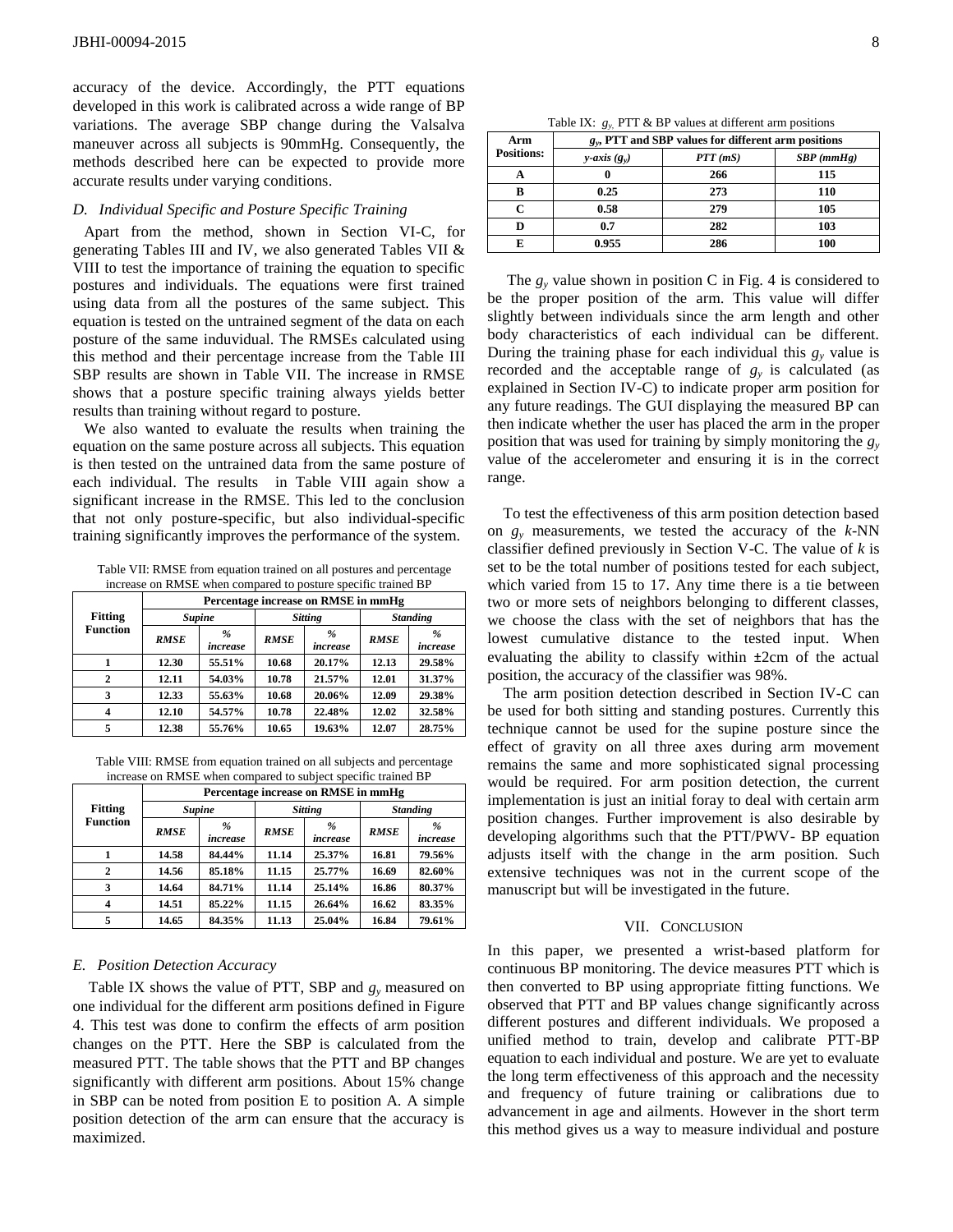calibrated BP without the need for considering many other characteristics such as PEP, age etc. RMSEs in the range of 5.77 to 6.90mmHg for DBP and 7.8mmHg to 9.37mmHg for SBP are obtained using the described techniques. This method also relies on correct arm position when measuring BP and we have provided a built-in solution based on an accelerometer to automatically detect the arm position with an accuracy of 98%. The proposed noninvasive wireless solution of BioWatch could potentially provide a convenient, wearable solution for continuous BP monitoring.

#### ACKNOWLEDGMENT

We thank Ebunoluwa Akinbola for her assistance during data collection.

#### **REFERENCES**

- [1] S. L. Murphy, J. Xu, and K. D. Kochanek, "Deaths: final data for 2010," *National vital statistics reports*, vol. 61, no. 4, pp. 1–118, 2013.
- [2] C. Poon and Y. Zhang, "Cuff-less and noninvasive measurements of arterial blood pressure by pulse transit time," in *Engineering in Medicine and Biology Society, 2005. IEEE-EMBS 2005. 27th Annual International Conference of the*, pp. 5877–5880, IEEE, 2006.
- [3] E. J. Ciaccio and G. M. Drzewiecki, "Tonometric arterial pulse sensor with noise cancellation," *Biomedical Engineering, IEEE Transactions on*, vol. 55, no. 10, pp. 2388–2396, 2008.
- [4] M. Park, H. J. Kang, Y. Huh, and K.-C. Kim, "Cuffless and noninvasive measurement of systolic blood pressure, diastolic blood pressure, mean arterial pressure and pulse pressure using radial artery tonometry pressure sensor with concept of korean traditional medicine," in *Engineering in Medicine and Biology Society, 2007. EMBS 2007. 29th Annual International Conference of the IEEE*, pp. 3597–3600, IEEE, 2007.
- [5] A. Hennig and A. Patzak, "Continuous blood pressure measurement using pulse transit time," *Somnologie-Schlafforschung und Schlafmedizin*, vol. 17, no. 2, pp. 104–110, 2013.
- [6] F. S. Cattivelli and H. Garudadri, "Noninvasive cuffless estimation of blood pressure from pulse arrival time and heart rate with adaptive calibration," in *Wearable and Implantable Body Sensor Networks, 2009. BSN 2009. Sixth International Workshop on*, pp. 114–119, IEEE, 2009.
- [7] C. Ahlstrom, A. Johansson, F. Uhlin, T. Länne, and P. Ask, "Noninvasive investigation of blood pressure changes using the pulse wave transit time: a novel approach in the monitoring of hemodialysis patients," *Journal of Artificial Organs*, vol. 8, no. 3, pp. 192–197, 2005.
- [8] V. Chandrasekaran, R. Dantu, S. Jonnada, S. Thiyagaraja, and K. Subbu, "Cuffless differential blood pressure estimation using smart phones," *Biomedical Engineering, IEEE Transactions on*, vol. 60, pp. 1080–1089, April 2013.
- [9] P. Fung, G. Dumont, C. Ries, C. Mott, and M. Ansermino, "Continuous noninvasive blood pressure measurement by pulse transit time," in *Engineering in Medicine and Biology Society, 2004. IEMBS'04. 26th Annual International Conference of the IEEE*, vol. 1, pp. 738–741, IEEE, 2004.
- [10] Y. Li, Z. Wang, L. Zhang, X. Yang, and J. Song, "Characters available in photoplethysmogram for blood pressure estimation: beyond the pulse transit time," *Australasian Physical & Engineering Sciences in Medicine*, vol. 37, no. 2, pp. 367–376, 2014.
- [11] J. Lass, K. Meigas, D. Karai, R. Kattai, J. Kaik, and M. Rossmann, "Continuous blood pressure monitoring during exercise using pulse wave transit time measurement," in *Engineering in Medicine and Biology Society, 2004. IEMBS'04. 26th Annual International Conference of the IEEE*, vol. 1, pp. 2239–2242, IEEE, 2004.
- [12] T. Ma and Y. Zhang, "A correlation study on the variabilities in pulse transit time, blood pressure, and heart rate recorded simultaneously from healthy subjects," in *Engineering in Medicine and Biology Society, 2005. IEEE-EMBS 2005. 27th Annual International Conference of the*, pp. 996–999, IEEE, 2005.
- [13] Y. Zheng, B. P. Yan, Y. Zhang, C. Yu, and C. C. Poon, "Wearable cuffless ptt-based system for overnight blood pressure monitoring," in *Engineering in Medicine and Biology Society (EMBC), 2013 35th Annual International Conference of the IEEE*, pp. 6103–6106, IEEE, 2013.
- [14] Y. Kim and J. Lee, "Cuffless and non-invasive estimation of a continuous blood pressure based on ptt," in *Information Technology Convergence and Services (ITCS), 2010 2nd International Conference on*, pp. 1–4, IEEE, 2010.
- [15] J. J. Furedy, A. Szabo, and F. Péronnet, "Effects of psychological and physiological challenges on heart rate, t-wave amplitude, and pulsetransit time," *International journal of psychophysiology*, vol. 22, no. 3, pp. 173–183, 1996.
- [16] M. Gellman, S. Spitzer, G. Ironson, M. Llabre, P. Saab, R. D. Pasin, D. J. Weidler, and N. Schneiderman, "Posture, place, and mood effects on ambulatory blood pressure," *Psychophysiology*, vol. 27, no. 5, pp. 544–551, 1990.
- [17] F. Caird, G. Andrews, and R. Kennedy, "Effect of posture on blood pressure in the elderly.," *British heart journal*, vol. 35, no. 5, p. 527, 1973.
- [18] C. J. Nardo, L. E. Chambless, K. C. Light, W. D. Rosamond, A. R. Sharrett, G. S. Tell, and G. Heiss, "Descriptive epidemiology of blood pressure response to change in body position the aric study," *Hypertension*, vol. 33, no. 5, pp. 1123–1129, 1999.
- [19] J. Muehlsteff, X. Aubert, and G. Morren, "Continuous cuff-less blood pressure monitoring based on the pulse arrival time approach: The impact of posture," in *Engineering in Medicine and Biology Society, 2008. EMBS 2008. 30th Annual International Conference of the IEEE*, pp. 1691–1694, IEEE, 2008.
- [20] H. Gesche, D. Grosskurth, G. Küchler, and A. Patzak, "Continuous blood pressure measurement by using the pulse transit time: comparison to a cuff-based method," *European journal of applied physiology*, vol. 112, no. 1, pp. 309–315, 2012.
- [21] A. Jadooei, O. Zaderykhin, and V. Shulgin, "Adaptive algorithm for continuous monitoring of blood pressure using a pulse transit time," in *Electronics and Nanotechnology (ELNANO), 2013 IEEE XXXIII International Scientific Conference*, pp. 297–301, IEEE, 2013.
- [22] Q. Zhang, Y. Shi, D. Teng, A. Dinh, S.-B. Ko, L. Chen, J. Basran, D. Bello-Haas, Y. Choi, *et al.*, "Pulse transit time-based blood pressure estimation using hilbert-huang transform," in *Engineering in Medicine and Biology Society, 2009. EMBC 2009. Annual International Conference of the IEEE*, pp. 1785–1788, IEEE, 2009.
- [23] Y. Yoon, J. H. Cho, and G. Yoon, "Non-constrained blood pressure monitoring using ecg and ppg for personal healthcare," *Journal of medical systems*, vol. 33, no. 4, pp. 261–266, 2009.
- [24] G. S. Chan, P. M. Middleton, B. G. Celler, L. Wang, and N. H. Lovell, "Change in pulse transit time and pre-ejection period during head-up tiltinduced progressive central hypovolaemia," *Journal of clinical monitoring and computing*, vol. 21, no. 5, pp. 283–293, 2007.
- [25] J. H. Houtveen, P. F. Groot, and E. J. Geus, "Effects of variation in posture and respiration on rsa and pre-ejection period," *Psychophysiology*, vol. 42, no. 6, pp. 713–719, 2005.
- [26] S. S. Thomas, V. Nathan, C. Zong, P. Aroul, L. Philipose, K. Soundarapandian, X. Shi, and R. Jafari, "Demonstration abstract: Biowatch: a wrist watch based physiological signal acquisition system," in *Proceedings of the 13th international symposium on Information processing in sensor networks*, pp. 349–350, IEEE Press, 2014.
- [27] S. S. Thomas, V. Nathan, C. Zong, E. Akinbola, A. L. P. Aroul, L. Philipose, K. Soundarapandian, X. Shi, and R. Jafari, "Biowatch—a wrist watch based signal acquisition system for physiological signals including blood pressure," in *Engineering in Medicine and Biology Society (EMBC), 2014 36th Annual International Conference of the IEEE*, pp. 2286–2289, IEEE, 2014.
- [28] H. A. Nygaard, "Measuring body mass index (bmi) in nursing home residents: the usefulness of measurement of arm span," *Scandinavian journal of primary health care*, vol. 26, no. 1, pp. 46–49, 2008.
- [29] C. C. Poon and Y.-T. Zhang, "Using the changes in hydrostatic pressure and pulse transit time to measure arterial blood pressure," in *Engineering in Medicine and Biology Society, 2007. EMBS 2007. 29th Annual International Conference of the IEEE*, pp. 2336–2337, IEEE, 2007.
- [30] R. Gorlin, J. H. Knowles, and C. F. Storey, "The valsalva maneuver as a test of cardiac function: pathologic physiology and clinical significance," *The American journal of medicine*, vol. 22, no. 2, pp. 197–212, 1957.
- [31] I. R. Yan, C. C. Poon, and Y. Zhang, "A protocol design for evaluation of wearable cuff-less blood pressure measuring devices," in *Engineering in Medicine and Biology Society, 2009. EMBC 2009. Annual International Conference of the IEEE*, pp. 7045–7047, IEEE, 2009.